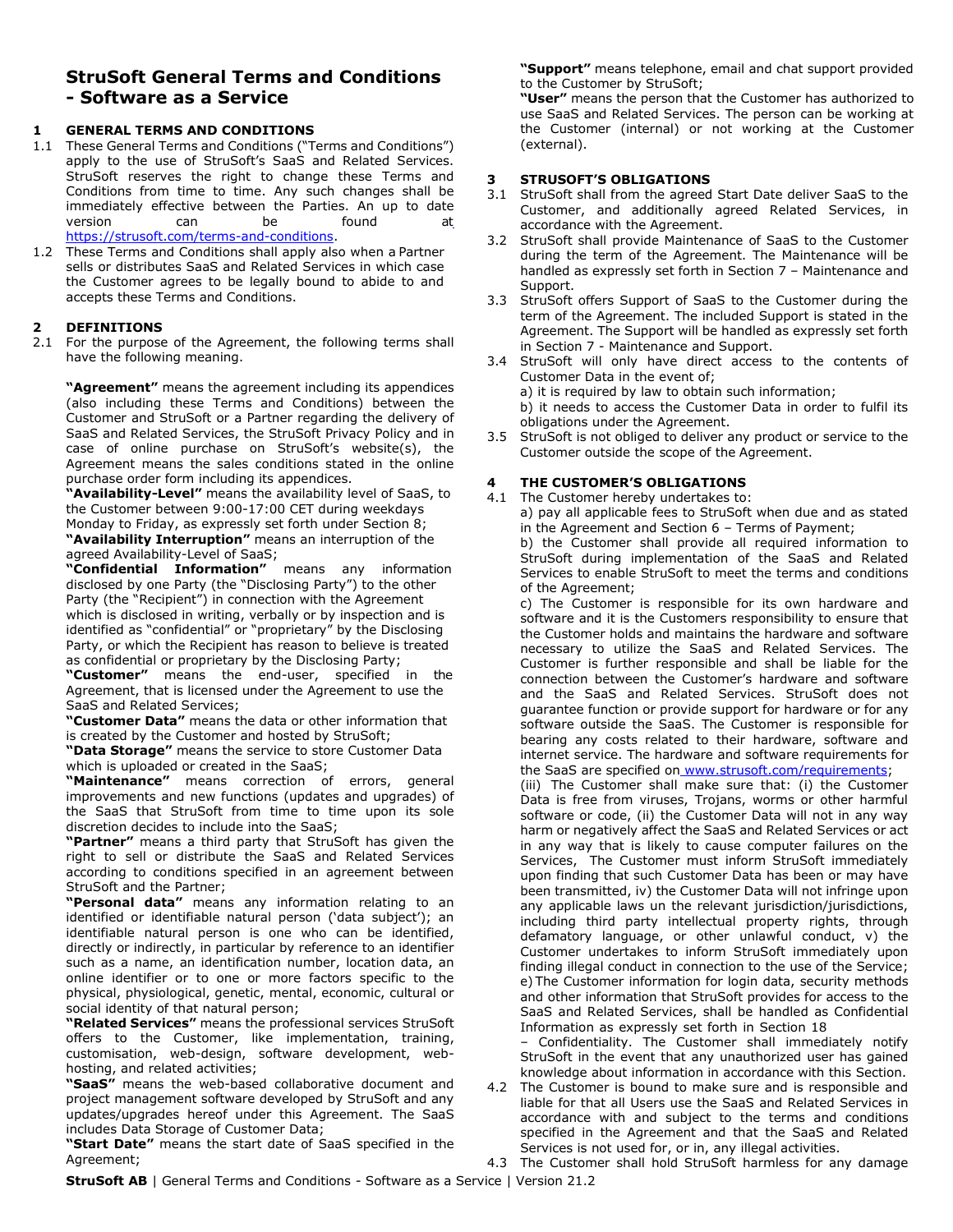caused by the Customers breach of its undertakings under Sections 4.1 and 4.2.

- 4.4 The Customer shall appoint at least one (1) technical contact person, who shall maintain a level of familiarity with and knowledge of the operation and use of the SaaS and Related Services. The Customer shall provide StruSoft with name and contact information to the technical contact person, and the Customer shall notify StruSoft in writing of any changes in the identity of or contact information for the technical contact person.
- 4.5 The Customer shall report any problems with the SaaS and Related Services to StruSoft without any delay. The service request shall be conducted through the channels according to Section 7 – Maintenance and Support.
- 4.6 The Customer shall, when notifying StruSoft about a problem, state and when necessary demonstrate how the problem appears.
- 4.7 An Availability Interruption is reported when registered in StruSoft's maintenance and support program.

#### **5 INTELLECTUAL PROPERTY RIGHTS**

- 5.1 All intellectual property rights and other rights, including without limitation design rights, trademarks, registered trademarks, copyrights, products names and company names, patents, trade names, designs and product designs, as well as trade secrets, know-how and source code relating to the SaaS and Related Services shall at all times be the property of StruSoft and/or its affiliates (including but not limited to Partners and licensors). Nothing contained in the Agreement shall constitute or be construed as a transfer of ownership of any of these intellectual property rights or to otherwise give the Customer any proprietary rights to the SaaS and Related Services or any of the intellectual property rights of StruSoft or its affiliates. The Customer will have no right, title or interest in the SaaS and Related Services except as expressly set forth in the Agreement.
- 5.2 The Customer shall not (nor shall it permit any third party to): a) copy or manufacture the SaaS or Related Services or any portion thereof;

b) translate, examine, modify, adapt, enhance, extend, decompile, disassemble or otherwise reverse engineer or otherwise attempt to derive the source code of the SaaS or Related Services by any means whatsoever;

c) use the SaaS or Related Services to provide any hosting facility management or bureau service or otherwise use the SaaS or Related Services to process the data of any third party;

d) lend, rent, or resell the SaaS or Related Services to a third party;

e) transfer the rights of usage of the Agreement to any third party.

- 5.3 The Customer shall promptly notify StruSoft of any and all material breaches of the Agreement that may come to the Customer's attention to the extent that such breach affects the SaaS or Related Services or the intellectual property rights of StruSoft and/or its affiliates and the Customer shall assist StruSoft and/or its affiliates in all steps necessary to terminate any breached license if the breach is not curable or if it is not cured promptly after notice.
- 5.4 The Customer shall promptly notify StruSoft and/or its affiliates of any actual, threatened or suspected infringement of the trademarks or StruSoft's and/or its affiliates other intellectual property rights, as well as any claims or allegations that the SaaS or Related Services infringe the rights of any third party.
- 5.5 The Customer agrees to protect StruSoft's intellectual property rights and to cooperate in StruSoft's efforts to protect its intellectual property rights.

## **6 TERMS OF PAYMENT**

6.1 Upon signature of the Agreement between the Customer and StruSoft:

Agreement and in accordance with this Section;

b) the Customer shall pay the fees for the SaaS and Related Services according to terms of the Agreement;

c) for travel at the request of the Customer, StruSoft reserves the right to invoice the Customer for travel, hotel, travel time, allowance expenses and other related costs.

- 6.2 All fees are exclusive of all taxes, including sales, use or value added taxes where applicable.
- 6.3 The fees are stated and are fixed for the Initial Term of the SaaS according to what is stated in the Agreement or the online purchase order form;
- 6.4 StruSoft reserves the right to change the price list (fees) for the SaaS and Related Services at any time during the term of the Agreement. The new fees shall be effective upon renewal of the Term.
- 6.5 The Customer agrees to pay all fees as specified in the Agreement within thirty (30) days, if not otherwise specified in the Agreement, from the date of StruSoft's invoice.
- 6.6 If the Customer fails to make any payment when due, then StruSoft has the right to obtain interest in accordance with the Swedish Interest Act, if not otherwise stated in the Agreement, on overdue payment, and in such an event withhold the whole delivery, or parts of the same.
- 6.7 If the Customer has not paid within agreed payment term as stated above, StruSoft reserves the right to terminate the Agreement by way of written notice in accordance with Section 17.2. If StruSoft terminates the Agreement as a result of this Section, the Customer has no right what so ever to any compensation from StruSoft.
- 6.8 All prices and other monetary amounts referred to herein are in the currency set forth in the Agreement, and all payments under the Agreement should be made in that currency.

#### **7 MAINTENANCE AND SUPPORT**

- 7.1 StruSoft shall provide Maintenance of the SaaS and perform error corrections for errors reported by the Customer in the current version of the SaaS. Any errors experienced by the User should be promptly reported according to Sections 4.5 and 4.6.
- 7.2 Support is provided during normal office hours Monday to Friday 09.00 to 17.00 CET, if not otherwise specified in the Agreement. Exceptions to the normal office hours can occur. The Support process is handled in accordance with StruSoft's support process, which may be modified by StruSoft from time to time.
- 7.3 StruSoft may, on request from the Customer, use additional Support services for which StruSoft shall charge the Customer as agreed between the Parties.
- 7.4 The following Support is provided by StruSoft to the Customer: a) Online help is available on [www.strusoft.com/s](http://www.strusoft.com/)upport via a helpdesk management system including "frequently asked questions";

b) A support ticket can be submitted on [www.strusoft.com/support.](http://www.strusoft.com/support)

- 7.5 Telephone Support is included by StruSoft, if not otherwise specified in the Agreement. The Support number is available on [www.strusoft.com/support](http://www.strusoft.com/support) if not otherwise specified in the Agreement.
- 7.6 The Support request shall contain a relevant problem description.
- 7.7 StruSoft shall have no obligation to provide Maintenance or Support to the Customer in connection with errors or operational disruptions caused by:

a) use of the SaaS and Related Services with hardware or software which is not according to the software and hardware requirements according to Section 4.1;

b) changes, modifications, or alterations to the SaaS and Related Services not approved by StruSoft;

c) use of the SaaS and Related Services other than in accordance with the documentation (online help) and the terms of the Agreement;

d) the negligence of the Customer or its employees or any third party.

**StruSoft AB** | General Terms and Conditions - Software as a Service | Version 21.2 a) StruSoft will invoice the Customer according to terms of the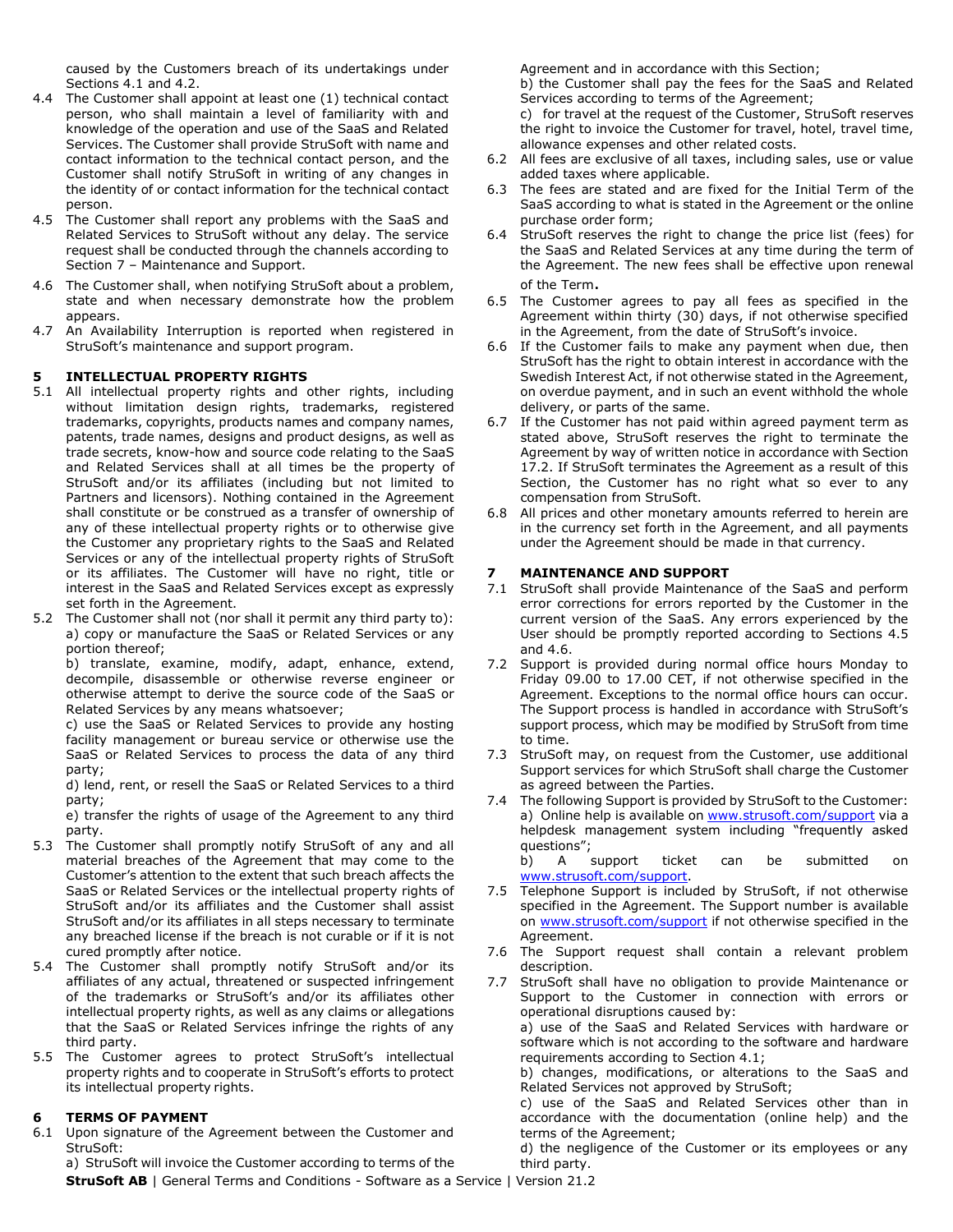#### **8 AGREED AVAILABILITY-LEVEL**

- 8.1 StruSoft guarantees the Customer an Availability-Level to the SaaS of 99.70% during the term of the Agreement, if not otherwise specified in the Agreement.
- 8.2 The Customer is aware and accepts that SaaS may be unavailable due to shutdowns reasonable in time for necessary Maintenance.

#### **9 MEASURING**

- 9.1 The measuring of the Availability-Level shall be conducted and presented over a period of thirty (30) days from registration day in accordance with Section 4.7.
- 9.2 The point of measurement shall be the connection point, i.e. the point where the Customer accesses SaaS on the login page on the agreed URL-address.

#### **10 AVAILABILITY INTERRUPTION**

10.1 StruSoft is not responsible for any Availability Interruptions or other insufficient fulfilment of the SaaS and/or Availability-Level if the problem have been caused by any of the circumstances listed below that are not directly assignable to StruSoft:

a) any problems in the Customer's hardware or software;

b) any circumstances outside of StruSoft's responsibility; c) any other circumstances that the Customer are responsible for in accordance with the Agreement;

d) virus or other attack on the security;

e) circumstances that are referred to as Force Majeure, or;

f) any circumstance what so ever causing an Availability Interruption or the like while the Customer has been restricted access to the SaaS as set forth in Section 6.6 and 6.7.

#### **11 PRICE REDUCTION**

- 11.1 In the event that the Availability-Level falls below the agreed level, the Customer has the right to a reduction of the fee in accordance with the levels below, based on the monthly fee for the SaaS:
	- Percentage less than the agreed Availability-Level: 0.1
	- Percent price reduction: 10%
- 11.2 Maximum reduction of the fee per month when the Availability-Level is less than the agreed level that the Customer can claim is thirty (30) percent of the monthly fee for the SaaS.
- 11.3 The Customer shall bring forward its claims of a reduction of the fee, in accordance with this Section, to StruSoft within seven (7) days after receiving the compilation of the Availability-Levels, in accordance with Section 9.
- 11.4 StruSoft is only liable for insufficient Availability-Levels as set forth in the Agreement. The Customer does not have any additional rights to compensation or other reimbursement as a result of insufficient Availability-Levels, other than what has been caused by StruSoft intentionally or by gross neglect.

## **12 TECHNICAL DATA**

12.1 The Customer agrees that StruSoft may collect and use technical data and related information, including but not limited to technical information about the Customer's and/or User's device, system and application software, and peripherals, that is gathered periodically to facilitate the provision of software updates, product support and other services to the Customer and/or User related to SaaS and Related Services. StruSoft may use this information, as provided by the Privacy Policy.

## **13 CUSTOMER DATA**

- 13.1 In the relationship between StruSoft and the Customer, the Customer owns all rights to the Customer Data.
- 13.2 In the event where StruSoft is monitoring the usage of the SaaS and Related Services, if nothing else is agreed upon, StruSoft will only use the Customer Data for the purpose of, and to the extent that it is necessary for the development of the SaaS and Related Services. StruSoft shall upon the Customer's request, let the Customer take part of the

information that has been registered concerning the usage of the SaaS and Related Services in accordance with this Section, if this is agreed upon.

## **14 PERSONAL DATA**

14.1 The Customer agrees that the handling of personal data is managed in accordance with the GDPR (Regulation (EU) 2016/679) and applicable Swedish laws. All personal data used in connection to, or within the scope of the SaaS and Related Services, is the Customer's responsibility. StruSoft agrees to manage the personal data in accordance with the Agreement and the Customer's written instructions. StruSoft is responsible to take the necessary technical and organizational measures that have been agreed upon between the Parties. If StruSoft uses a supplier that handles personal data, StruSoft shall, as a representative for the Customer, sign an agreement with the supplier in which the supplier undertakes to comply with Section 14.1. The Customer warrants that any personal data provided in the SaaS and related services has been processed lawfully, fairly and transparently, are accurate and up to date, regularly revised and, when appropriate anonymized, pseudonymized, or deleted by the Customer, and are kept confidential as required by applicable laws. StruSoft reserves the right to suspend or terminate the Customer's access to the SaaS and related services in cases of noncompliance with data protection responsibilities.

## **15 LIMITED WARRANTY; DISCLAIMER**

- 15.1 StruSoft warrants that the SaaS will function in accordance with the current online help documentation, available at [www.strusoft.com/support,](http://www.strusoft.com/support) during the term of the Agreement (the "Warranty Period"). The warranty covers if, during the Warranty Period, the SaaS does not perform substantially in accordance with the online help documentation or is not recorded properly on the media or files to be downloaded. This warranty is void if failure of the SaaS has resulted from accident, abuse, or misapplication, or from the Customer having modified the software, or used it for a purpose or in a context other than the purpose or context for which it was designed. Any replacement software will be warranted for the remainder of the original Warranty Period. There is no warranty after expiration of the Warranty Period.
- 15.2 EXCEPT FOR THE LIMITED WARRANTIES SET FORTH IN SECTIONS 15.1 AND IN SECTION 8.1, THE SAAS AND THE DOCUMENTATION (ONLINE HELP) AND RELATED SERVICES ARE PROVIDED "AS IS". ALL OTHER WARRANTIES, WHETHER EXPRESS OR IMPLIED, INCLUDING BUT NOT LIMITED TO IMPLIED WARRANTIES OF MERCHANTABILITY OR OF FITNESS FOR A PARTICULAR PURPOSE ARE HEREBY DISCLAIMED.
- 15.3 The warranties in Sections 15.1 and 8.1 is for the benefit of the Customer only and may not be assigned or transferred to a third party.

## **16 NO CONSEQUENTIAL DAMAGES; LIMITATION OF LIABILITY**

- 16.1 IN NO EVENT SHALL STRUSOFT BE LIABLE FOR ANY INDIRECT, CONSEQUENTIAL, INCIDENTAL, SPECIAL, OR PUNITIVE DAMAGES OR LOSSES, INCLUDING WITHOUT LIMITATION DAMAGES OR LOSSES FOR LOSS OF PROFITS, LOSS OF PRODUCTION OR EXPECTED SAVINGS, BUSINESS INTERRUPTION, LOSS OR CORRUPTION OF DATA OR INFORMATION, OR OTHER PECUNIARY LOSS, EVEN IF STRUSOFT HAS BEEN ADVISED OF THE POSSIBILITY OF SUCH DAMAGES.
- 16.2 StruSoft's total liability towards the Customer shall in the event where damages have not been caused by intent or gross negligence be limited to direct losses up to but not exceeding 15% of the total contract sum of the Agreement during the year the damage, or major part thereof, has occurred.

## **17 TERM AND TERMINATION**

17.1 Unless the Agreement is terminated before end of the Term in accordance with Sections 17.2 and 17.3 below, the Initial Term of the Agreement shall commence on the Start Date specified

**StruSoft AB** | General Terms and Conditions - Software as a Service | Version 21.2